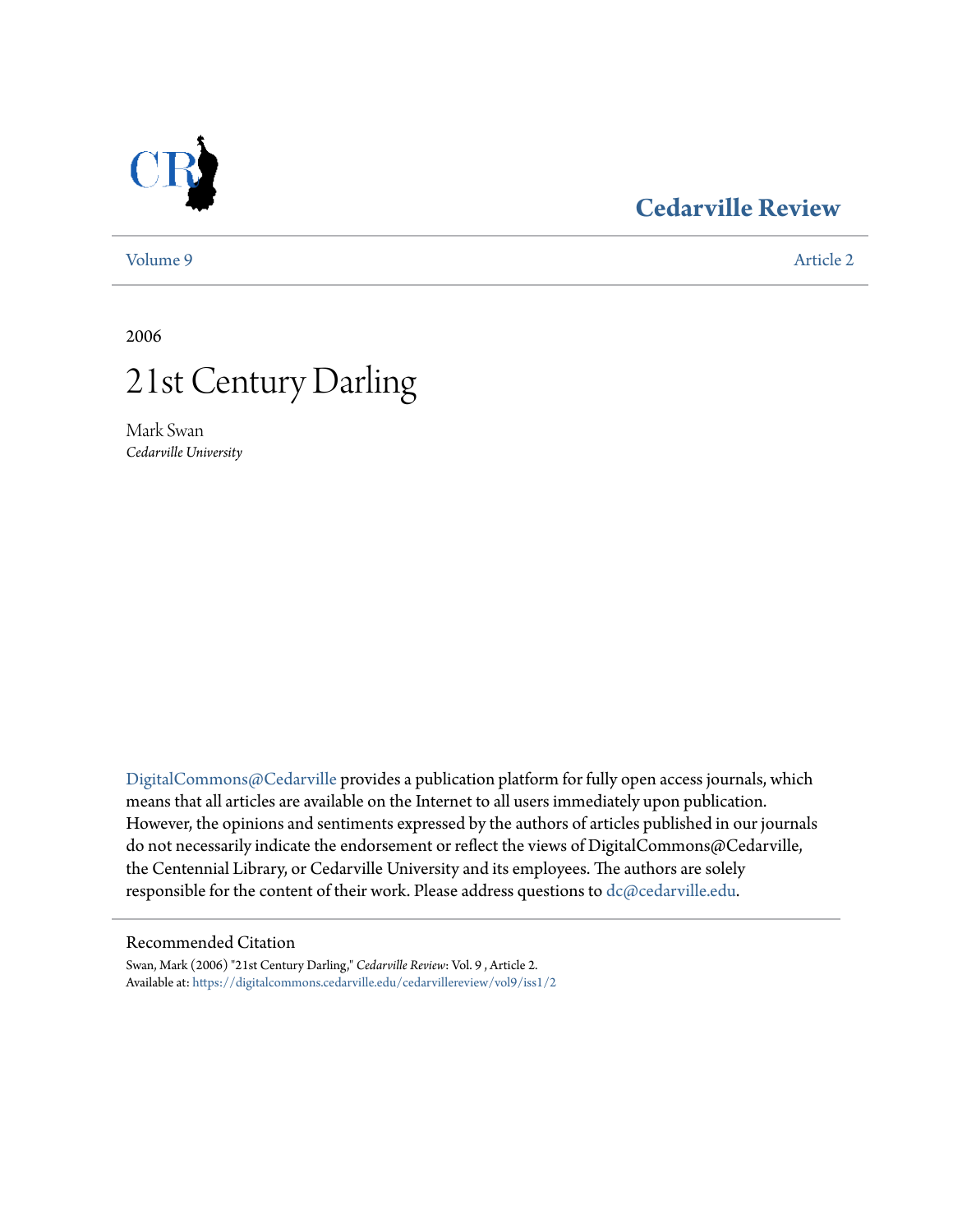## 21st Century Darling

Browse the contents of [this issue](https://digitalcommons.cedarville.edu/cedarvillereview/vol9/iss1) of *Cedarville Review*.

**Creative Commons License**  $\bigcirc$  000

This work is licensed under a [Creative Commons Attribution-Noncommercial-No Derivative Works 4.0](http://creativecommons.org/licenses/by-nc-nd/4.0/) [License.](http://creativecommons.org/licenses/by-nc-nd/4.0/)

Follow this and additional works at: [https://digitalcommons.cedarville.edu/cedarvillereview](https://digitalcommons.cedarville.edu/cedarvillereview?utm_source=digitalcommons.cedarville.edu%2Fcedarvillereview%2Fvol9%2Fiss1%2F2&utm_medium=PDF&utm_campaign=PDFCoverPages)



Part of the <u>[Poetry Commons](http://network.bepress.com/hgg/discipline/1153?utm_source=digitalcommons.cedarville.edu%2Fcedarvillereview%2Fvol9%2Fiss1%2F2&utm_medium=PDF&utm_campaign=PDFCoverPages)</u>

This poetry is available in Cedarville Review: [https://digitalcommons.cedarville.edu/cedarvillereview/vol9/iss1/2](https://digitalcommons.cedarville.edu/cedarvillereview/vol9/iss1/2?utm_source=digitalcommons.cedarville.edu%2Fcedarvillereview%2Fvol9%2Fiss1%2F2&utm_medium=PDF&utm_campaign=PDFCoverPages)